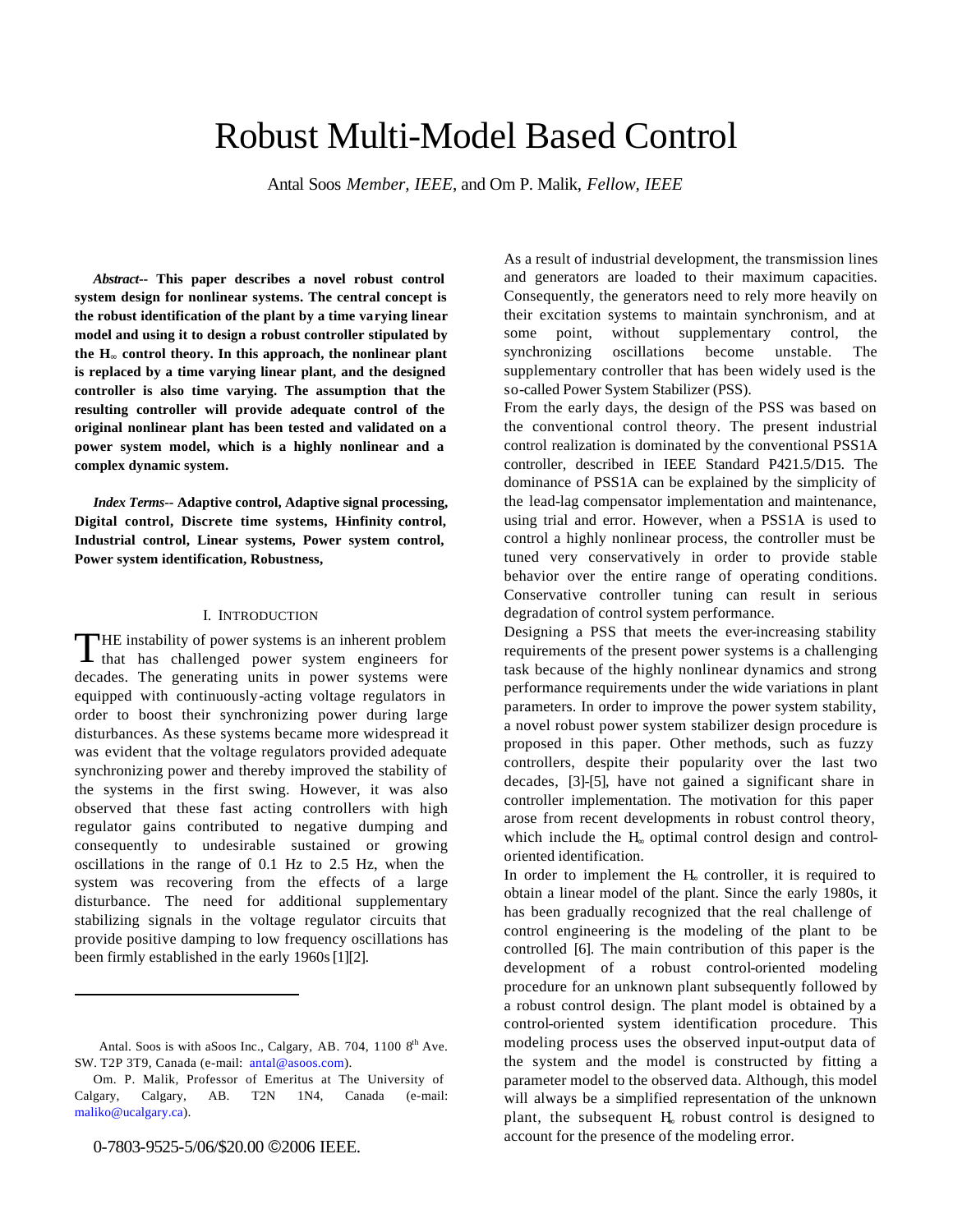This process of system identification can be also seen as a search for the solution of an overdetermined system of equations. The overdetermined system is characterized by a significantly higher number of equations than variables. In system identification the observed input-output data corresponds to the equations, while the model parameters stand for the variables. An exact solution for the overdetermined system does not exist, only an approximate one. The approximate solution is based on a criterion for solution search. In the literature there are numerous criteria to fit the model parameters to the observed data. The selected criterion defines the identification method.

Generally, the criterion for solution search is based on minimizing a particular norm of the error between the output from the estimated model and the observations. There are three dominant norms in the literature. The first norm criterion,  $l_1$ , is when the criterion is selected to minimize the average absolute value of the difference between the model and the observations. The second norm criterion,  $l_2$ , is applied when the parameters for the model are selected in a way to minimize the average squares of the differences between the model and the observations. The third or infinity norm criterion, *l*∞, is implemented when the objective is to minimize the single largest difference between the model and the observations. These three types of identification methods are the basis for the different types of algorithms.

A countless number of implementation methods for the identification algorithms can be found in the research literature. It is impossible to define the best identification method due to the fact that for the different implementations the criterion for the "best" changes with the particular requirements. A system identification that uses many different models simultaneously dismisses the task of evaluating the best identification method for a particular implementation. Instead, an expert system is designed which, in real-time, selects the best identification method from a pool of methods running in parallel. This real-time multi model system identification is possible due to the advances in computation power.

The research in this paper describes a robust PSS implementation, where the system model is obtained in realtime by system identification processes, and it is used to determine the discrete-time H∞ (sub)optimal controller, also in real-time. Each time when an updated system model is available, an optimal control problem with an H∞ control objective is solved. The resulting H∞ controller is utilized until a new update on the system model becomes available, thereby providing an update to the  $H_{\infty}$  controller.

The effectiveness of the proposed robust PSS is demonstrated by simulation and experimental tests. Through the implementation process, the robust PSS is examined in order to determine how well it handles model uncertainty, disturbances and measurement noise. The results are compared to that of a Conventional Power System Stabilizer (PSSA1) on the same benchmark power

system model realized in software and on a scaled physical model using the micro-synchronous generator at the University of Calgary.

## II. ROBUST SYSTEM IDENTIFICATION

The generic problem formulation for system identification using the black-box model can be described as an observation of the unknown system,  $G(t)$ , based on the collected *N* discrete data points,  $Z^N = [\{u_n\}, \{y_n\}]$ , that consist of the applied input signal,  $\{u_n\}$ , and the observation of the (possibly) disturbed output signal,  $\{y_n\}$  , as presented in Fig. 1. [7]. The additive disturbance,  $v_{n}^{x}$ , acting on the output of the system is used to model the effects on the observation that cannot be described by the input, applied to the system [8].



Fig. 1. Closed-loop system identification

Identification in closed-loop [9], as presented in Fig. 1., leads to a control oriented identification, which is a better predictor of the closed-loop dynamics, resulting in a more accurate estimation of the system model, G(*?*), at the control relevant frequencies

## *A. System identification*

System identification of general nonlinear structures is quite demanding in the estimation mathematical procedures as well as in the observed data quality and quantity. The well practiced solution for this problem is the linearization of the nonlinear system around a certain trajectory, using the fact that the controller in closed-loop system identification can linearize the nonlinear system behavior at a relevant operating point. This trajectory will be a time varying function of the nonlinear system's operating point, with a linear model

$$
G(\boldsymbol{q}_n, T_s) = \boldsymbol{f}_n^T \cdot \boldsymbol{q}_n \tag{1}
$$

using a time varying parameter vector  $q_n$  and measurement vector  $f_{n}$  . The estimated parameter vector is

$$
\boldsymbol{q}_n = [d_{md}, a_1 \dots a_{ma}, b_1 \dots b_{mb}, c_1 \dots c_{mc}]^T \qquad (2)
$$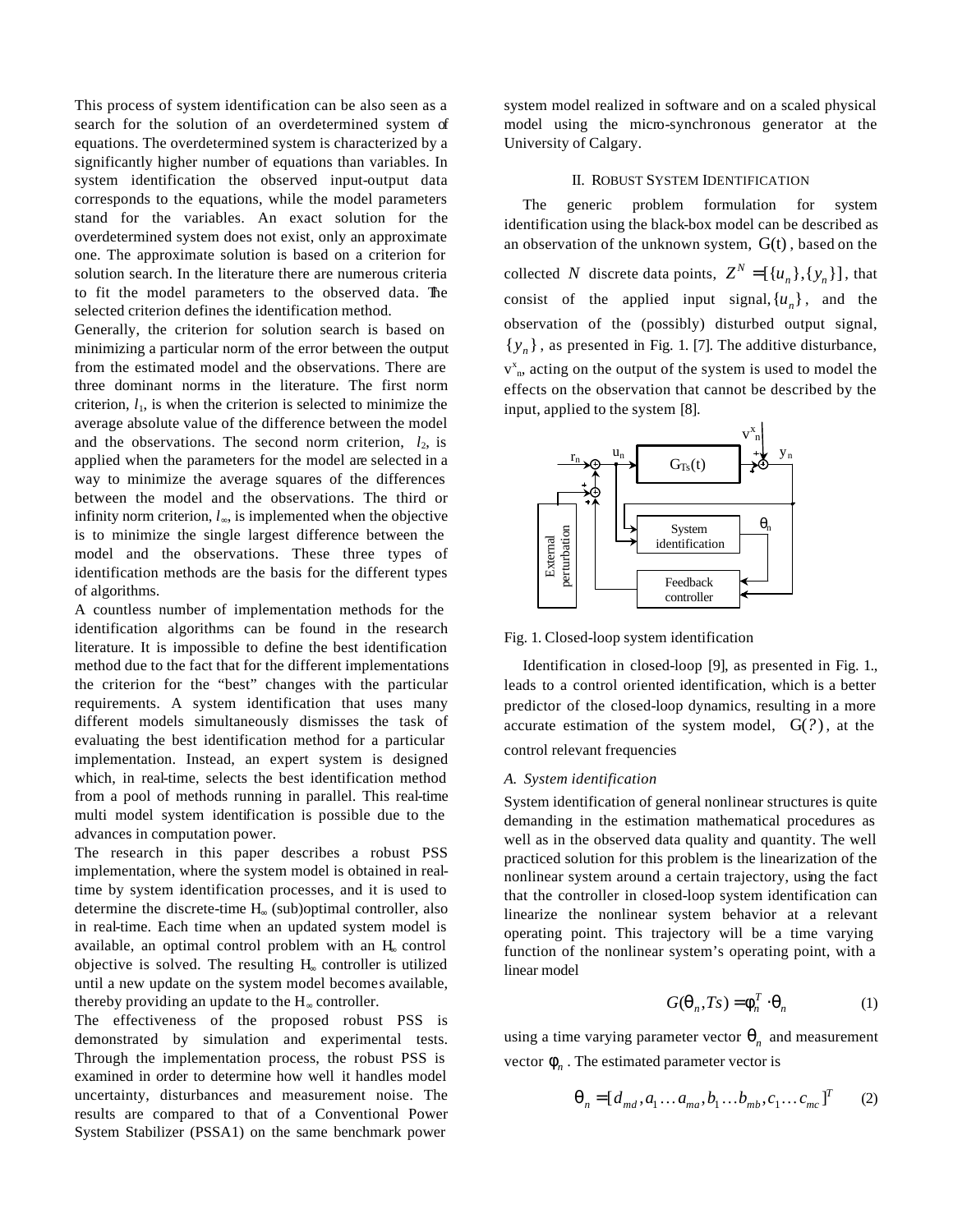where  $m_d$ ,  $m_a$ ,  $m_b$  and  $m_c$  are the dimensions of the appropriate measurements and parameters, which are selected as zero if the corresponding parameter is not included in the model. The measurement vector is defined as

$$
\boldsymbol{f}_n = [1, y_{n-1} \dots y_{n-ma}, u_{n-1} \dots u_{n-mb}, v_{n-1} \dots v_{n-mc}]^T \tag{3}
$$

There are many means available to provide an estimate for using  $q_n$  observation of input-output data sequence,  $Z^N$  . The strategy for identification,  $T_i$  , can be defined as

$$
\boldsymbol{q}_n = \mathbf{T}_i \big( \{ u_n \}, \{ y_n \} \big) \tag{4}
$$

where  $T_i$  represents the selected strategy for identification.

The research literature on closed-loop identification is very extensive, suggesting that in the closed-loop environment, the prediction error method is one of the best approaches to be applied [9], which minimizes the *p* norm of the prediction error

$$
T_i: \ \boldsymbol{q}_n = \frac{arg \ min}{\boldsymbol{q}} \bigg\| y_n - \boldsymbol{f}_n^T \boldsymbol{q}_n \bigg\|_p. \tag{5}
$$

Selection of different norms renders different solution strategies,  $T_i$ . For example, if  $p = 1$  it is the "Worst-Case" Estimation" algorithm; if  $p = 2$  it is the "Least Squares" algorithm; and if  $p = \infty$  it is the "Least Mean Squares" algorithm. This can be interpreted as a problem of an overdetermined system [10], where there are more equations than unknowns.

The use of a  $p = 1$  norm criterion is appropriate when it is suspected that a small portion of the data being analyzed is unreliable (i.e., contains data outliers). The  $p=1$  norm criterion has the capability of effectively ignoring a few bad data points while emphasizing the majority of data points which more properly reflects the true nature of the data [11].

The use of a  $p = 2$  norm criterion makes no assumption other than the measurement errors of the data being analyzed have a normal distribution about the mean (i.e., broadband measurement noise).

The use of a  $p = \infty$  norm criterion is appropriate when it is desired to find an approximate solution to an inconsistent system of linear equations in which the largest error magnitude is to be minimized [11].

# *B. Expert System Definition*

Many different parameter estimation techniques, which differ in the necessary a priori information, convergence speed, required calculation-power, variances in estimated parameters, and robustness to external disturbances, are described in the literature. Different situations make all techniques equally attractive. In order to select the right approach in every particular implementation, it would require the execution of countless tests with all available algorithms. To eliminate the long procedure of selection or the compromise between the techniques, an intelligent supervisor is proposed which in real-time continuously performs the evaluation of the implemented algorithms, and selects the identified parameters from the concurrently running algorithms. This approach not only simplifies the required research prior to the implementation, but also increases the robustness of the parameter identification without compromising the parameter identification convergence, speed, and robustness. This research focuses only on a few algorithms that were selected with the aim to achieve good performance in terms of applicability, stability, accuracy, etc.

In the multiple model estimation procedure, the implemented *r* algorithms calculate the model parameters for the selected model structure *M*\* . Although each algorithm results in an optimally estimated parameter vector,  $\boldsymbol{q}_n^k$ , these vectors differ from each other because of the different optimization criteria used to develop the particular algorithms. These estimated parameter vectors assemble the model set,  $M$ , at time  $t = n \cdot T_s$ , with  $r$  particular system models

$$
M = \{ \mathbf{q}_n^1, \mathbf{q}_n^2 \dots \mathbf{q}_n^r \}.
$$
 (6)

The task for the model selection is to identify one parameter set, which will have the best chance to be the stable one in a sense of functions in the next  $T_d = N \cdot T_s$ interval, where  $T_d$  is the time between two selections. Practically, the model selection process assumes the hypothesis that the selected model will meet the performance specifications in the next  $T_d$  time period based on the past observations. The ultimate objective of this selection process is to choose a model from the model set, *M* , and use that model to construct a model-based robust controller that best controls the plant. The selection can be performed using the optimization equation

$$
J_n^*(q_n) = \min_{\mathbf{q}_n^k \in M} \{ L(q_n^k, \mathbf{f}_n) \} \to q_n^S \qquad (7)
$$

where the optimal decision at time *n* is the  $q_n^k$  that achieves this minimum.  $L(\boldsymbol{q}_n^k, \boldsymbol{f}_n)$  is the selected performance index.

This suggested optimization equation could be effectively implemented using the exponentially weighted moving average (EWMA) function, which is calculated for every decision period,  $T_d$ , for every concurrently running algorithm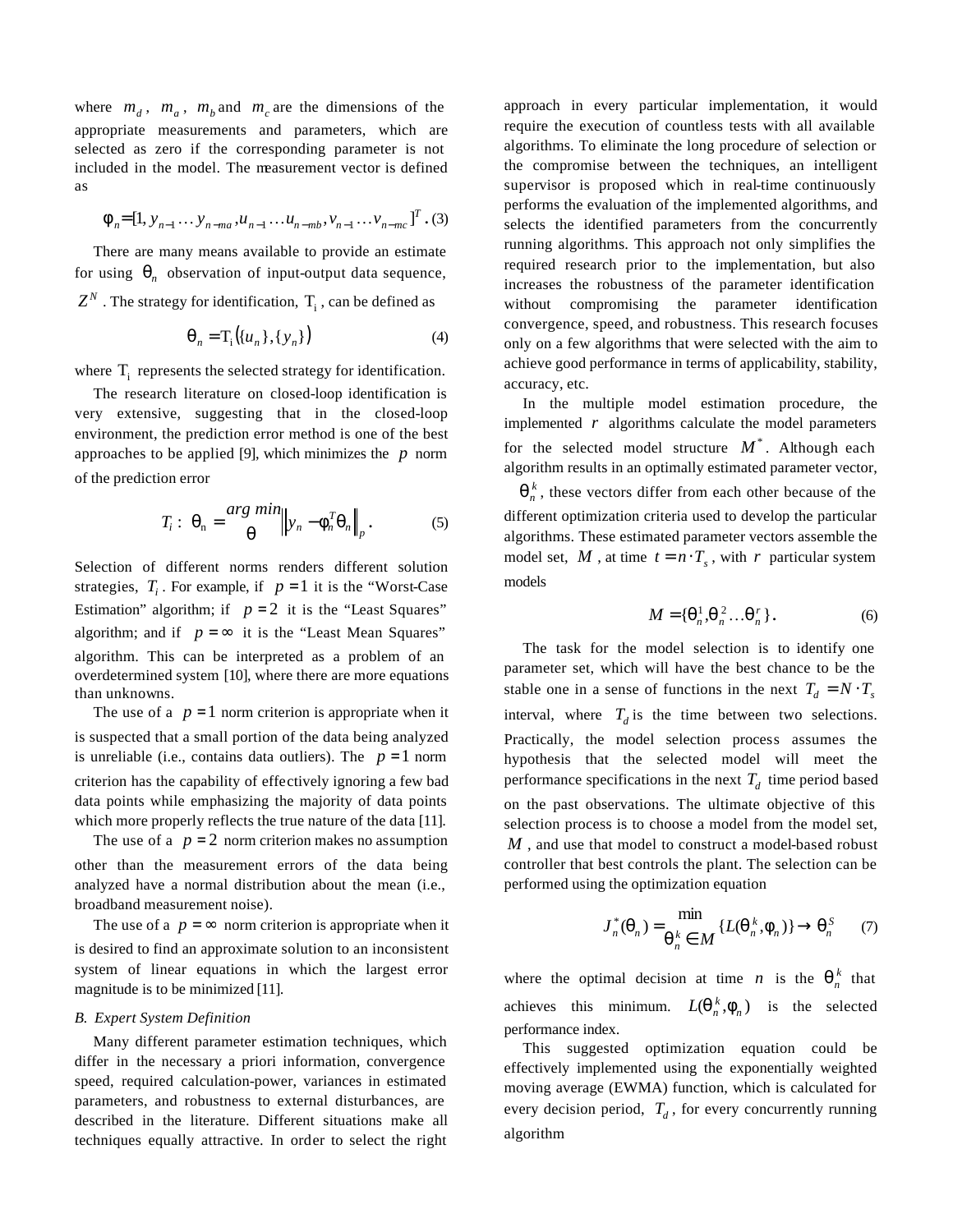$$
J_n^k = \mathbf{I} \cdot J_{n-N}^k + (1 - \mathbf{I}) \cdot v_{qma}^k \cdot v_{mer}^k \tag{8}
$$

where  $J_{n-N}^k$  is the last calculated performance index at time  $t = (n - N)T_s$ , *l* is the reminiscence factor,  $v_{qma}^k$  and  $v_{mer}^k$  are the quadratic moving average of the prediction error and the maximum prediction error for the  $T_d$  period, respectively. The reminiscence factor shall be selected from the interval  $0 \le l \le 1$ . If  $l = 1$  the decision will be based on the latest residual analysis only and the decision will ignore any past experience. If  $I \rightarrow 1$  the decision is more reliant on the past behavior of the residuals. In this research,  $I = 1/3$  was selected as a compromise solution, since it results in a less frequent switching between the parameters. However, it allows the selection of new parameters when the system changes.

## III. H<sup>∞</sup> OPTIMAL CONTROLLER DESIGN

The selected robust controller,  $\Sigma_K$ , for the system  $\Sigma$ , is based on the H8 (sub)optimal control design theory. This controller is formulated using the game theoretic approach [12], where the external disturbances,  $w_n$ , are seen as the opponent to the controller,  $u_n$ . While the external disturbances act in a way to inflict maximal damage to the system output  $z_n$ , the controller aims to minimize the worst case energy gain from the disturbances to the system output  $z_n$ , as presented in Fig. 2.



#### Fig. 2. Control System

The linear discrete-time finite-dimensional system S, presented in the state-space realization form, can be written as [12]

$$
x_{n+1} = Ax + Bu_n + Dw_n
$$
  

$$
\sum : \qquad y_n = Cx_n + Ew_n
$$
  

$$
z_n = Hx_n + Gu_n
$$
  

$$
(9)
$$

where for all  $n \in \mathfrak{R}$ ,  $x_n \in \mathfrak{R}^m$  is the state,  $u_n \in \mathfrak{R}^r$  is the control input,  $y_n \in \mathbb{R}^q$  is the measurement,  $w_n \in \mathbb{R}^l$  is the unknown disturbance and  $z_n \in \mathbb{R}^p$  is the output to be controlled. The matrices  $A \in \mathbb{R}^{m \times m}$ ,  $B \in \mathbb{R}^{m \times r}$  and  $C \in \mathbb{R}^{q \times m}$  represent the dynamic system behavior. They are formulated based on the identified model parameters

 $\mathbf{q}_n^s$ , while the matrices  $D \in \mathbb{R}^{m \times l}$ ,  $E \in \mathbb{R}^{q \times l}$ ,  $H \in \mathbb{R}^{p \times m}$ and  $G \in \mathbb{R}^{p \times r}$ , are selected to express robustness and performance requirements for the control system.

The objective is to design a controller such that the resulting closed-loop system minimizes the  $l_2$ -induced operator norm of  $w_n \to z_n$ , for the closed-loop system T<sub>K</sub> that internally stabilizes the plant

$$
||T_K||_{\infty} = \frac{\sup}{w \in l_2, w \neq 0}
$$
  $\frac{||z||_2}{||w||_2}$ . (10)

The resulting  $H_8$  control system design leads to a dynamic feedback law in state-space form [12]

$$
\sum_{K} : \qquad \hat{x}_{n+1} = F^{x} \hat{x}_{n} + F^{u} u_{n} + F^{y} y_{n}
$$
\n
$$
u_{n} = K^{x} \hat{x}_{n}
$$
\n(11)

where  $F^x$ ,  $F^u$ ,  $F^y$ , and  $K^x$  are matrices with appropriate dimensions, calculated from S by the H8 design algorithm. When it is implemented in real-time with the system identification, it takes the form of a Model Predictive Controller (MPC). The step-by-step implementation of the algorithm for calculating these matrices is detailed in [13] and in the literature referenced there.

# IV. SIMULATION STUDIES

In order to investigate the performance of the proposed MPC as Power System Stabilizer (PSS), a number of simulation studies were performed. In the studies described below, the model of the power system is identified by a fifth order ARMAX model with time-varying coefficients. The rotational speed deviation of the generator,  $\Delta w$ , as the output of the system, is sampled in  $T_s = 0.025s$  intervals both for system identification and control action calculation.

To demonstrate the proposed robust system identification, seven concurrently running algorithms were implemented [13]:

PRO – Proposed model algorithm, where the parameters are estimated parameters, selected at the last decision. These fixed parameters are used by the controller.

RLS - Recursive Least Squares algorithm with  $\mathbf{l} = 0.985$ 

LMS - Least Mean Squares algorithm with  $m = 0.7$ 

WCE - Worst-Case Estimation algorithm, based on the linear programming method  $\boldsymbol{d} = 100$ 

KF - Kalman Filter based system identification  $R = 0.1$ ,  $Q = 0.1I$ 

FQR - a mathematically more stable Recursive Fast QR RLS algorithm  $\mathbf{l} = 0.999$ 

IQR - another version of a mathematically more stable Inverse QR RLS algorithm  $I = 0.985$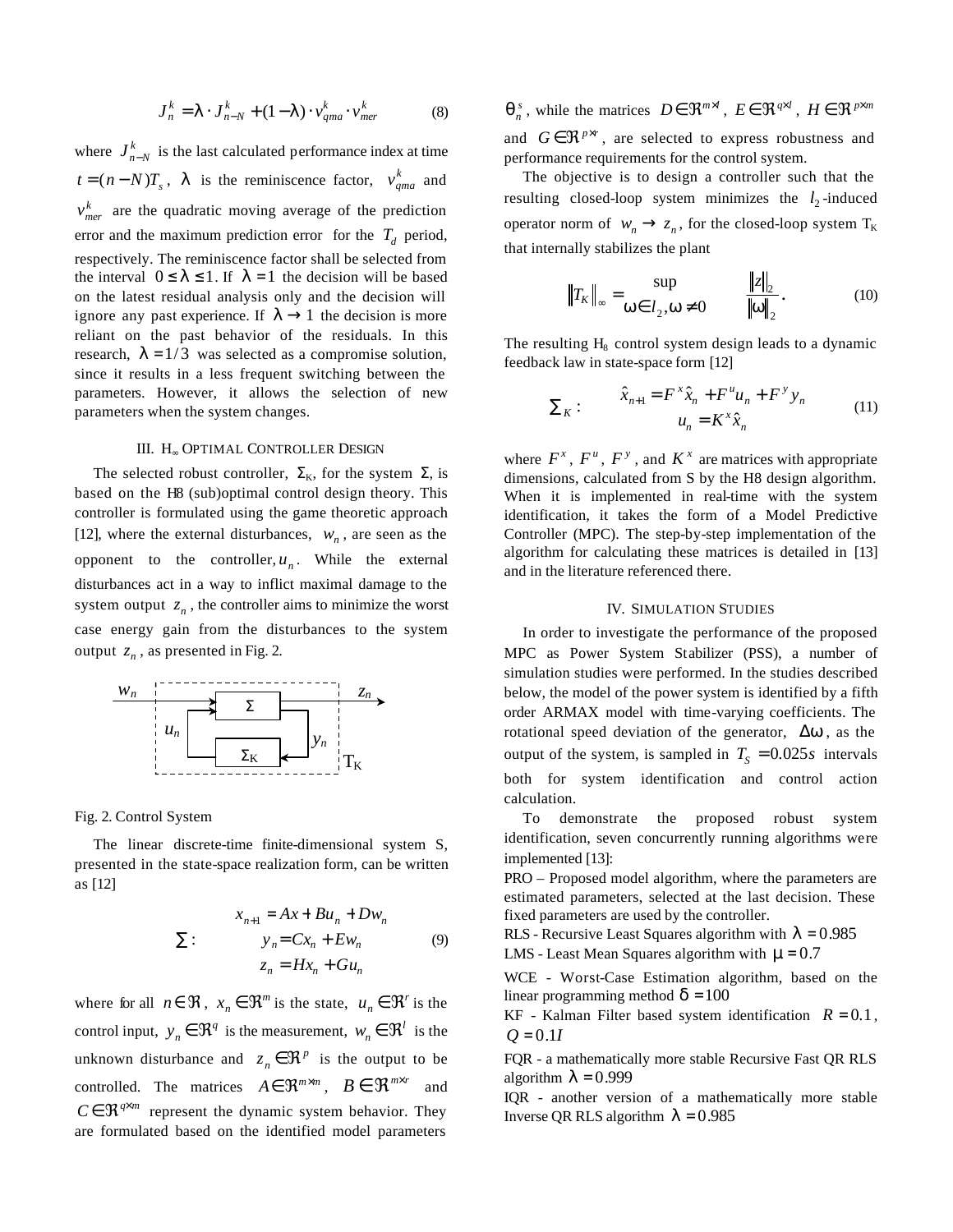The performance of these algorithms is evaluated in every  $T_d = 4.575 s$  intervals by (8). The estimated parameters with the smallest performance index  $(8)$  are selected for  $H_{\infty}$ controller formulation at the same intervals, see [13]. The resulting robust-adaptive controller is the MPC. For comparison, in a separate test, an optimally tuned PSS1A as conventional power system stabilizer (CPSS), with the parameter set defined in [13] was used to validate the proposed MPC.

The performance of the proposed robust controller was examined in a complex test environment. Specifically, the implementation of the proposed robust controller in a multimachine power system was investigated. The interconnection scheme of a multi-machine power system model is shown in Fig. 3. This model consists of five generating units. Generators  $G_1$ ,  $G_2$  and  $G_4$  have much larger capacities than  $G_3$  and  $G_5$ . All five generators are equipped with governors, exciters and automatic voltage regulators. In the selected model, generators  $G_2$ ,  $G_3$  and  $G_5$  form one area, while generators  $G<sub>1</sub>$  and  $G<sub>4</sub>$  form a second area. These two areas are linked through a tie line, connecting busses #6 and #7. Normally, each area serves its own load and it is almost fully loaded with a small load flow over the tie line [14]. Generator  $G_3$  is connected to bus #6 through a double transmission line, which enables different fault tests on the second line. In Fig. 3. a square indicates the second line, where the fault test takes place.



Fig. 3. Five-machine power system model

#### *A. Mechanical torque reference step change tests (MTRT)*

When the system operates under normal operating conditions, as specified in the Appendix [13], a 0.1 pu step decrease in the mechanical torque reference of  $G<sub>3</sub>$  occurs at 1s. After 4s the system returns to its original operating condition. When the system is disturbed, see Fig. 4., multimode oscillations arise because of the different size generators and network configurations. The rotational speed difference between  $G_3$  and  $G_5$  exhibits mainly local mode oscillations, while the speed difference between  $G$ and G shows the inter-area mode oscillations. Both local and inter-area oscillations exist in the rotational speed

difference between  $G_1$  and  $G_3$  [15].

 *1) PSS on G<sup>3</sup>*

The system response for MTRT is shown in Fig. 5. The MPC installed on  $G_3$  effectively damps the local mode oscillations, which arise as a rotational speed difference between the generators  $G_2$  and  $G_3$ . However, as expected, it has little influence on the inter-area mode oscillations, which arise as a rotational speed difference between the generators  $G_1$  and  $G_3$ . This is because the rated power of  $G_3$ is much less than  $G_1$  and  $G_2$ ; and  $G_3$  does not have enough power to control the inter-area mode oscillations.



Fig. 4. Multi-mode oscillations in the power system



Fig. 5. PSS installed on  $G_3$ 

 *2) PSS on G1, G2 and G<sup>3</sup>*

In order to damp both local and inter-area mode oscillations, it is required that the PSS be installed on two additional generators,  $G_1$  and  $G_2$ . The power system response for an MTRT is shown in

Fig. 6., which demonstrates that both modes of oscillations are damped effectively by the MPC and the CPSS.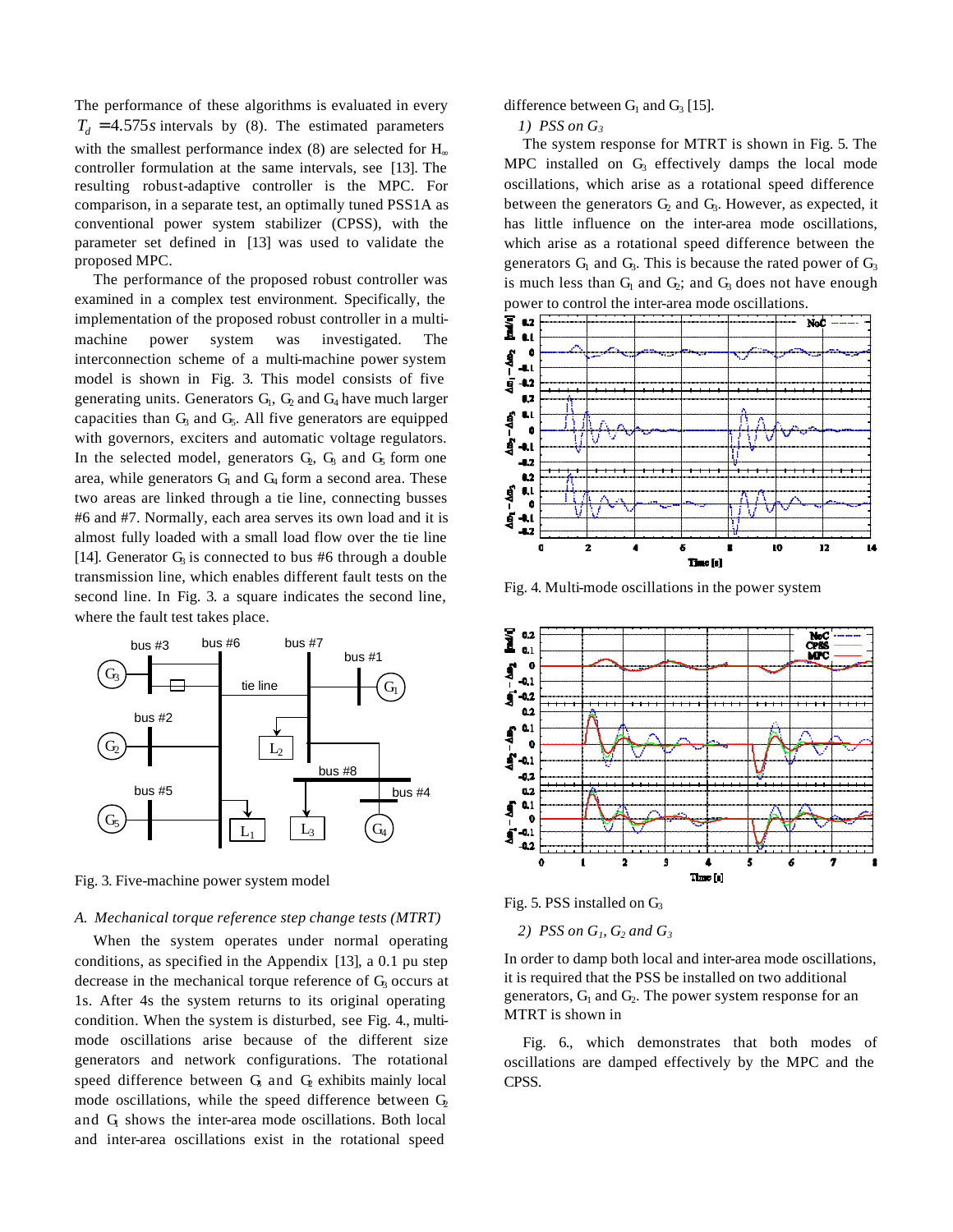

Fig. 6. PSS installed on  $G_1$ ,  $G_2$  and  $G_3$ 

## *3) PSS on all generators*

The MTRT is repeated when all the generators are equipped with PSSs. The power system oscillations, presented in Fig. 7., are very similar to that presented in

Fig. 6. due to the fact that the oscillations in this power system model can be well contained by the PSSs on  $G_1$ ,  $G_2$ and  $G_3$ .



Fig. 7. PSS on all generators

# *4) System response with a mixed CPSS and MPC*

Since the power industry is widely using the CPSSs, any new PSS introduced to the system must be able to work together with the already installed stabilizers. MPCs are installed on  $G_1$  and  $G_2$ , while CPSSs are installed on  $G_2$ ,  $G_4$ and G<sub>5</sub>. The results for MTRT, in Fig. 8, confirm that the two types of PSSs can work co-operatively.



Fig. 8. System response with a mixed CPSS and MPC

# *B. Three phase to ground fault test (TPGT)*

With the power system operating under normal operating conditions, as defined in [13], a three phase to ground fault is applied at the middle of the transmission line between buses #3 and #6 at 1s. The fault is cleared 100ms later, when the faulty line is removed.

 *1) PSS on G1, G2 and G3*

Fig. 9. shows the system response for TPGT with no PSS, with the proposed MPC, and with the CPSSs installed on  $G_1$ ,  $G_2$  and  $G_3$ . The results show that the MPC minimizes the deviation of the rotational speed after the fault.



Fig. 9. Three phase to ground fault with 3 PSS

## *2) PSS on all generators*

The TPGT is repeated when all the generators are equipped with PSSs. The power system oscillations for this test are presented in Fig. 10. The results show that the PSSs greatly reduce the speed deviations both for MPC and CPSS.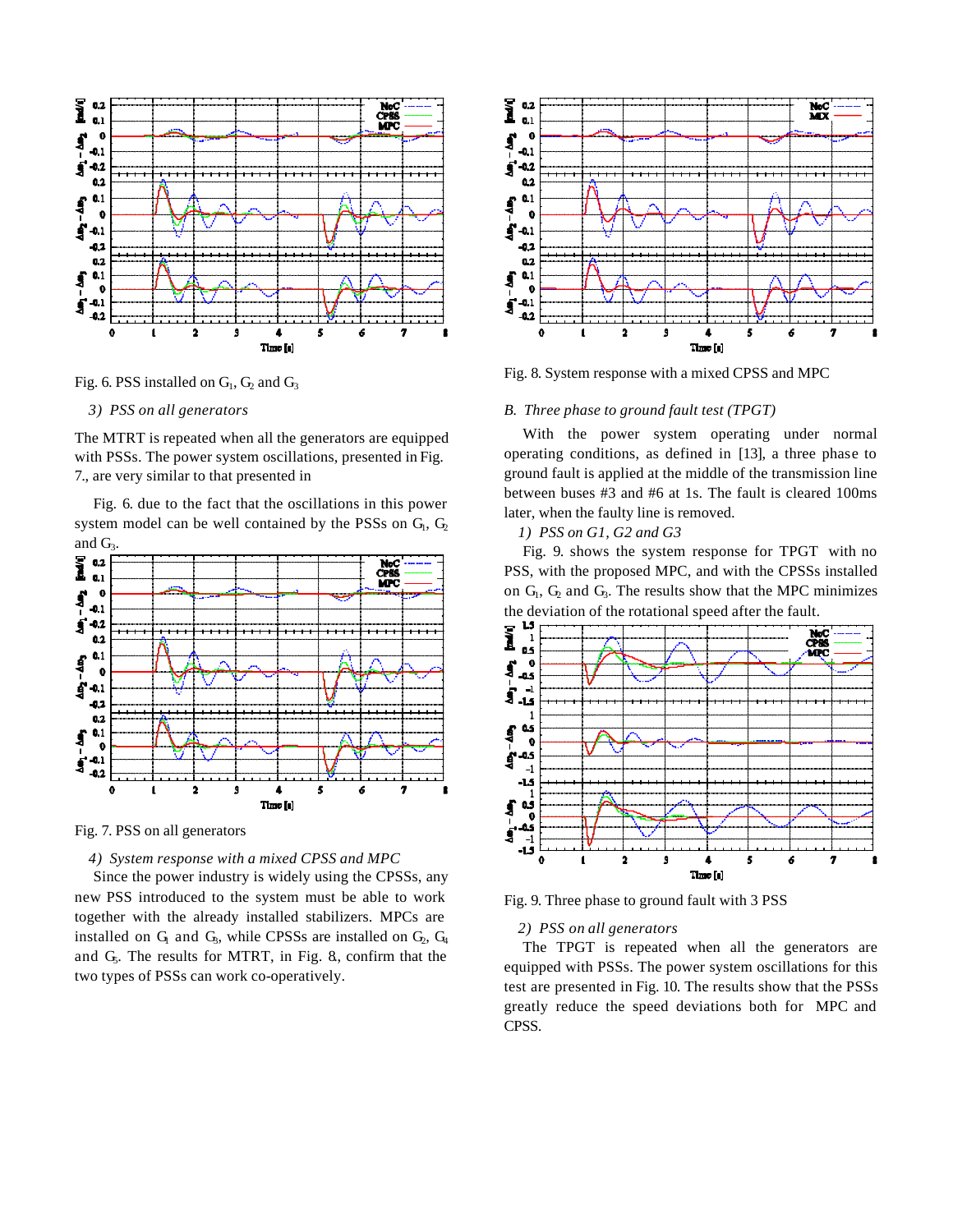

Fig. 10. Ground fault test with PSS on all generators

#### V. CONCLUSION

The simulation results indicate that the proposed MPC not only performs well in damping multi-mode oscillations in the system but it also exhibits good adaptation and stable operation in all tested environments. When compared to the well tuned CPSS, the MPC outperforms the CPSS in the reduction of high speed deviations.

## VI. APPENDIX

## *A. Generator model*

The generating unit is modeled by five first order differential equations. These equations are presented below.

$$
\dot{\boldsymbol{d}} = \boldsymbol{W}_0 \boldsymbol{W} \tag{12}
$$

$$
\dot{\mathbf{W}} = (T_m + g + K_d \mathbf{W} - T_e) / 2H
$$
 (13)

$$
T'_{d0} \dot{e}'_q = e_f - (x_d - x'_d) i_d - e'_q \tag{14}
$$

$$
T'_{d0} \dot{e}''_q = [e'_q - (x'_d - x''_d) i_d - e''_q] + T''_{d0} \dot{e}'_q \qquad (15)
$$

$$
T'_{qo}e''_d = (x_q - x''_q)i_q - e''_d \tag{16}
$$

#### TABLE 1 GENERATOR PARAMETERS

|             | G <sub>1</sub> | G <sub>b</sub> | G      | $\mathrm{G}_4$ | G      |
|-------------|----------------|----------------|--------|----------------|--------|
| $x_d$       | 0.1026         | 0.1026         | 1.0260 | 0.1026         | 1.0260 |
| $x_q$       | 0.0658         | 0.06580        | 0.6580 | 0.0658         | 0.6580 |
| $x_d'$      | 0.0339         | 0.0339         | 0.3390 | 0.0339         | 0.3390 |
| $x''_d$     | 0.0269         | 0.0269         | 0.2690 | 0.0269         | 0.2690 |
| $x''_q$     | 0.0335         | 0.0335         | 0.3350 | 0.0335         | 0.3350 |
| $T_{d\,0}'$ | 5.6700         | 5.6700         | 5.6700 | 5.6700         | 5.6700 |

| $T''_{d0}$ | 0.6140 | 0.6140 | 0.6140 | 0.6140 | 0.6140 |
|------------|--------|--------|--------|--------|--------|
| $T''_{q0}$ | 0.7230 | 0.7230 | 0.7230 | 0.7230 | 0.7230 |
| Н          | 80.000 | 80.000 | 10.000 | 80.000 | 10.000 |
|            |        |        |        |        |        |

All resistances and reactances are expressed in PER UNIT and the time constants are shown in seconds.

TABLE 2 TRANSMISSION LINE PARAMETERS

| Bus #   | $\rm R_{\rm t}$ | $\rm X_{t}$ | B/2     |
|---------|-----------------|-------------|---------|
| $1 - 7$ | 0.00435         | 0.01067     | 0.01536 |
| $2 - 6$ | 0.00213         | 0.00468     | 0.00404 |
| $3 - 6$ | 0.01002         | 0.03122     | 0.03204 |
| $3 - 6$ | 0.01002         | 0.03122     | 0.03204 |
| $4 - 8$ | 0.00524         | 0.01184     | 0.01765 |
| $5 - 6$ | 0.00711         | 0.02331     | 0.02732 |
| $6 - 7$ | 0.04032         | 0.12785     | 0.15858 |
| $7 - 8$ | 0.01724         | 0.04153     | 0.06014 |

All resistances and reactances are shown in PER UNIT.

TABLE 3 POWER FLOW PARAMETERS

|               | G,     | $\mathbb{G}^{\mathbb{Z}}$ | $G_{R}$ | $G_4$  | $G_{5}$ |
|---------------|--------|---------------------------|---------|--------|---------|
| P             | 5.1076 | 8.5835                    | 0.8055  | 8.5670 | 0.8501  |
| $\mathcal{L}$ | 6.8019 | 4.3836                    | 0.4353  | 4.6686 | 0.2264  |
| V             | 1.0750 | 1.0500                    | 1.0250  | 1.0750 | 1.0250  |
|               | 0.0000 | 0.3167                    | 0.2975  | 0.1174 | 0.3051  |

TABLE 4 LOAD PARAMETERS

| 7.5 - j5.0<br>$\cdot$ JJ.U | $8.5 - j5.0$ | 7.0<br>ى.+ى |  |
|----------------------------|--------------|-------------|--|

## VII. REFERENCES

- [1] Pavella, M., and Murthy, P. G., "Transient Stability of Power Systems: Theory and Practice", John Wiley & Sons, New York, 1994.
- [2] E.V. Larsen and D.A. Swann, "Applying power system stabilizer: Parts 1-3", IEEE Transactions on Power Apparatus and Systems, Vol. PAS-100, No. 6, pp. 3017-3046, June, 1981.
- [3] P. Odry, Sz. Divéki, N. Burány and L. Gyantár, "Fuzzy control of brush motor - problems of computing", SISY, Subotica, 2004, pp. 37-46.
- [4] P. Odry, Sz. Divéki, A. Császnyi, N. Burány, "Fuzzy Logic Motor Control with MSP430x14x", Texas Instruments Application Report SLAA 235, February 2005.
- [5] G. Ramakrishna, O.P. Malik, Radial Basis Function Identifier and Pole-Shift Controller for Power System Stabilizer Application, IEEE Transactions on Energy Conversion, vol. 19 no. 4, ISSN 0885-8969, December 2004, pp. 663-670.
- [6] Kimura, H., "Chain-Scattering Approach to Control", Birkhauser, Boston, 1997.
- [7] de Callafon, R. A., "Feedback Oriented Identification for Enhanced and Robust Control", PhD thesis, Delft University of Technology, Delft, The Netherlands, 1998.
- [8] Söderström, T., "Comments on 'Identification of closed-loop systems via least-squares method'", International Journal of Adaptive Control and Signal Processing, Vol. 13, No. 1, February, 1999, pp. 37-41.